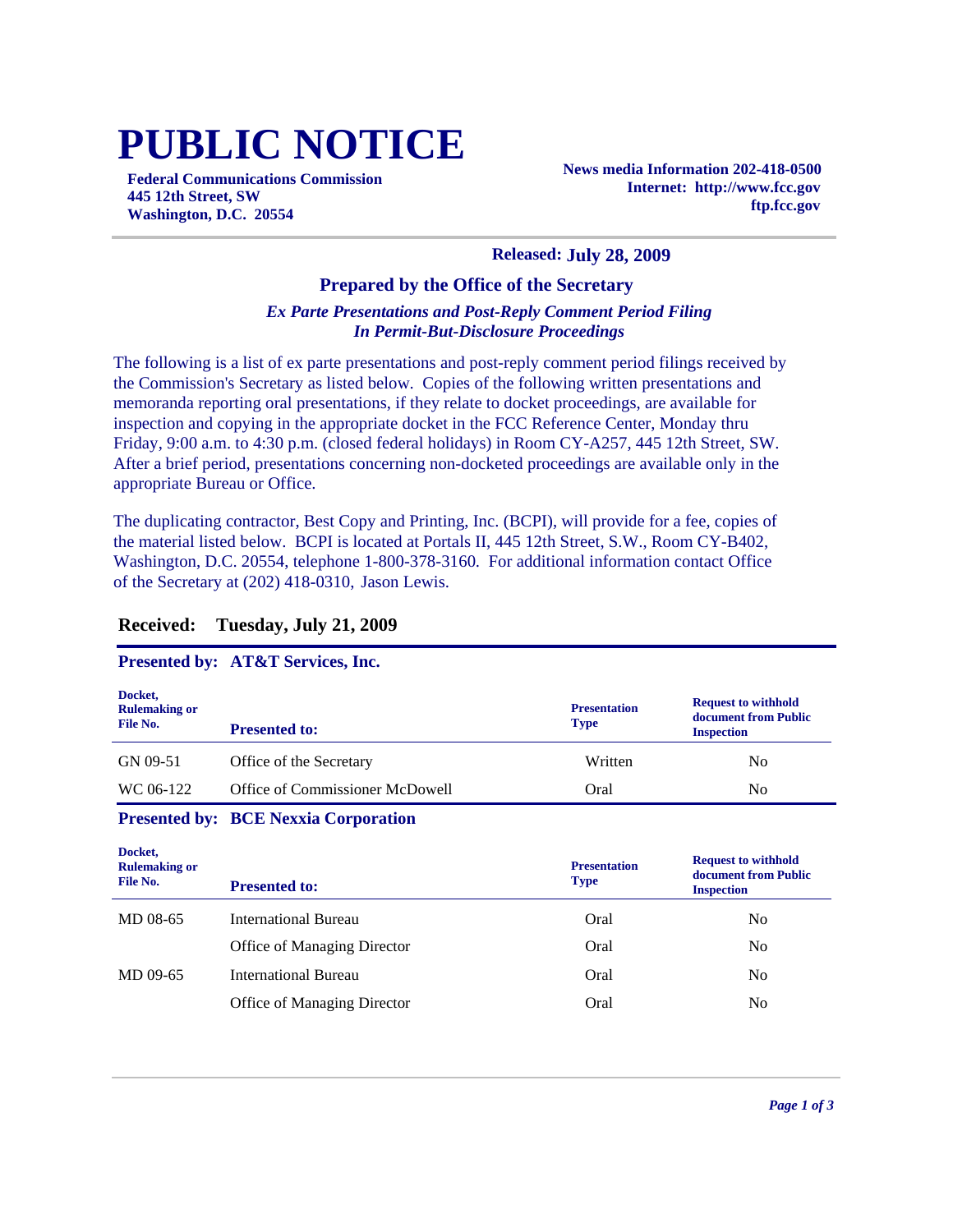| Docket,<br><b>Rulemaking or</b><br>File No. | <b>Presented to:</b>                              | <b>Presentation</b><br><b>Type</b> | <b>Request to withhold</b><br>document from Public<br><b>Inspection</b> |
|---------------------------------------------|---------------------------------------------------|------------------------------------|-------------------------------------------------------------------------|
| GN 09-51                                    | <b>Commissioner Copps</b>                         | Written                            | No                                                                      |
|                                             | <b>Commissioner McDowell</b>                      | Written                            | N <sub>o</sub>                                                          |
| <b>Presented by:</b>                        | <b>Consumers Union, et al.</b>                    |                                    |                                                                         |
| Docket,<br><b>Rulemaking or</b><br>File No. | <b>Presented to:</b>                              | <b>Presentation</b><br><b>Type</b> | <b>Request to withhold</b><br>document from Public<br><b>Inspection</b> |
| RM-11497                                    | Office of the Secretary                           | Written                            | No                                                                      |
| WT 09-66                                    | Office of the Secretary                           | Written                            | N <sub>o</sub>                                                          |
| Presented by: Google, Inc.                  |                                                   |                                    |                                                                         |
| Docket,<br><b>Rulemaking or</b><br>File No. | <b>Presented to:</b>                              | <b>Presentation</b><br><b>Type</b> | <b>Request to withhold</b><br>document from Public<br><b>Inspection</b> |
| $CC 02-33$                                  | Office of the Secretary                           | Written                            | N <sub>0</sub>                                                          |
| CC 96-45                                    | Office of the Secretary                           | Written                            | N <sub>0</sub>                                                          |
| GN 09-29                                    | Office of the Secretary                           | Written                            | N <sub>0</sub>                                                          |
| GN 09-40                                    | Office of the Secretary                           | Written                            | N <sub>o</sub>                                                          |
| WC 04-36                                    | Office of the Secretary                           | Written                            | N <sub>0</sub>                                                          |
| WC 05-25                                    | Office of the Secretary                           | Written                            | N <sub>0</sub>                                                          |
| WT 08-165                                   | Office of the Secretary                           | Written                            | No                                                                      |
|                                             | <b>Presented by: Internet Innovation Alliance</b> |                                    |                                                                         |

# **Presented by: Citizens Against Government Waste**

**Docket,** 

| Docket,<br><b>Rulemaking or</b><br>File No. | <b>Presented to:</b>      | <b>Presentation</b><br><b>Type</b> | <b>Request to withhold</b><br>document from Public<br><b>Inspection</b> |
|---------------------------------------------|---------------------------|------------------------------------|-------------------------------------------------------------------------|
| GN 09-51                                    | Chairman Genachowski      | Written                            | No                                                                      |
|                                             | <b>Commissioner Copps</b> | Written                            | No                                                                      |
|                                             | Commissioner McDowell     | Written                            | No                                                                      |
|                                             |                           |                                    |                                                                         |

# **Presented by: National Emergency Number Association**

| Docket,<br><b>Rulemaking or</b><br>File No. | <b>Presented to:</b>         | <b>Presentation</b><br><b>Type</b> | <b>Request to withhold</b><br>document from Public<br><b>Inspection</b> |
|---------------------------------------------|------------------------------|------------------------------------|-------------------------------------------------------------------------|
| PS 06-229                                   | <b>Commissioner McDowell</b> | Oral                               | N <sub>0</sub>                                                          |
| WT 06-150                                   | Commissioner McDowell        | Oral                               | N <sub>0</sub>                                                          |